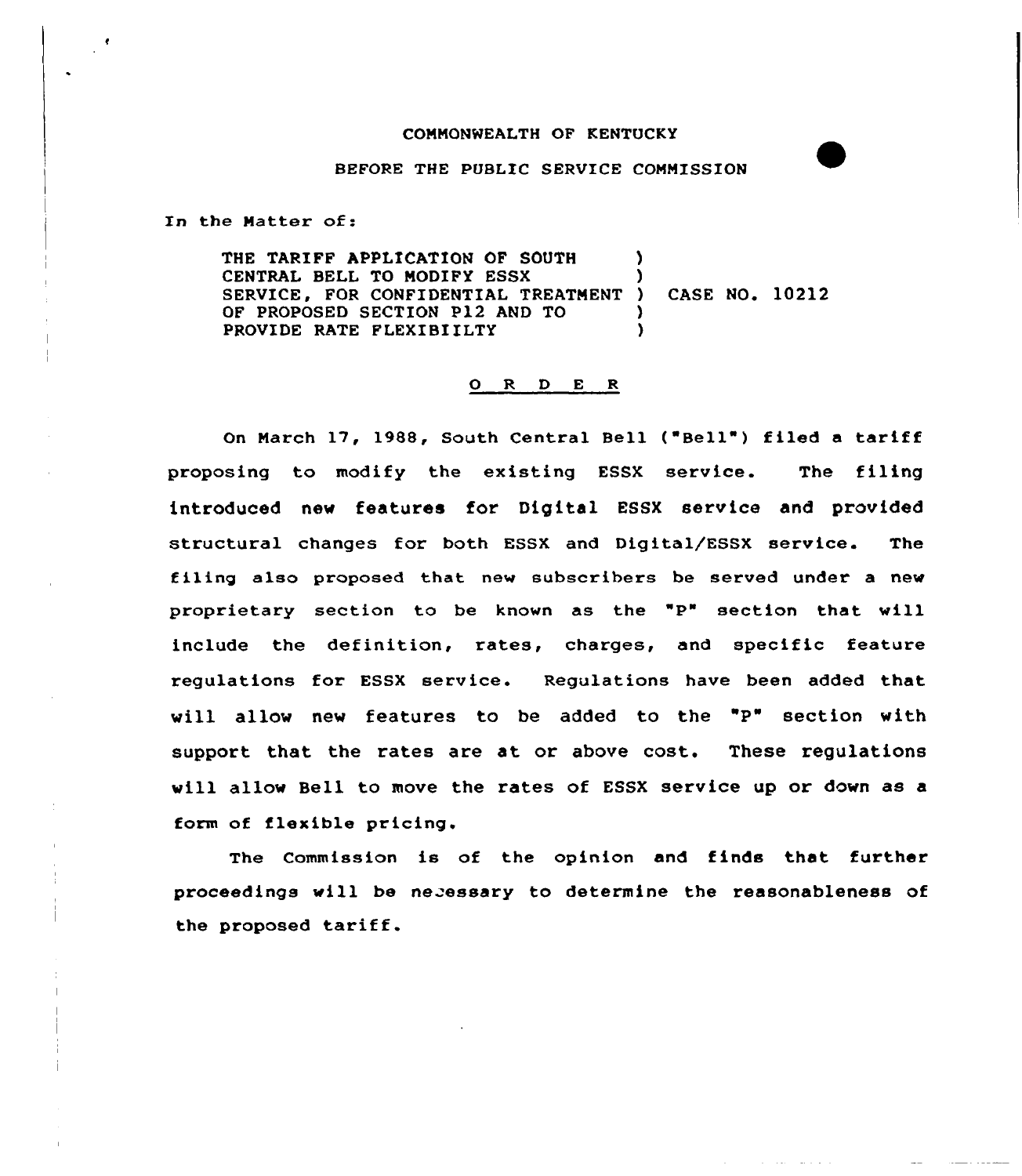IT IS THEREFORE ORDERED that the proposed tariff be and it hereby is suspended for <sup>5</sup> months from the proposed effective date of April 18, 1988. The pages of the proposed tariff hereby suspended are:

 $\bar{\nu}$ 

 $\frac{1}{2}$  .

## GENERAL SUBSCRIBER SERVICES TARIFF

| Section A2             |            | First Revised Page 13<br>Cancels Original Page 13       |
|------------------------|------------|---------------------------------------------------------|
|                        |            | Original Page 13.1                                      |
| Section A4             |            | Second Revised Page 1<br>Cancels First Revised Page 1   |
|                        |            | Second Revised Page 2<br>Cancels First Revised Page 2   |
|                        |            | Second Revised Page 3<br>Cancels First Revised Page 3   |
|                        |            | Third Revised Page 4<br>Cancels Second Revised Page 4   |
|                        |            | Second Revised Page 5<br>Cancels Pirst Revised Page 5   |
|                        |            | Second Revised Page 6<br>Cancels First Revised Page 6   |
|                        |            | Second Revised Page 7<br>Cancels First Revised Page 7   |
|                        |            | Second Revised Page 10<br>Cancels Pirst Revised Page 10 |
| Section Al2 (Contents) |            | Second Revised Page 1<br>Cancels First Revised Page 1   |
|                        | (Contents) | Second Revised Page 2<br>Cancels First Revised Page 2   |
|                        | (Contents) | Third Revised Page 3<br>Cancels Second Revised Page 3   |
|                        |            | Second Revised Page 1<br>Cancels Pirst Revised Page 1   |
|                        |            | Second Revised Page 2<br>Cancels Pirst Revised Page 2   |

 $-2-$ 

 $\pmb{r}$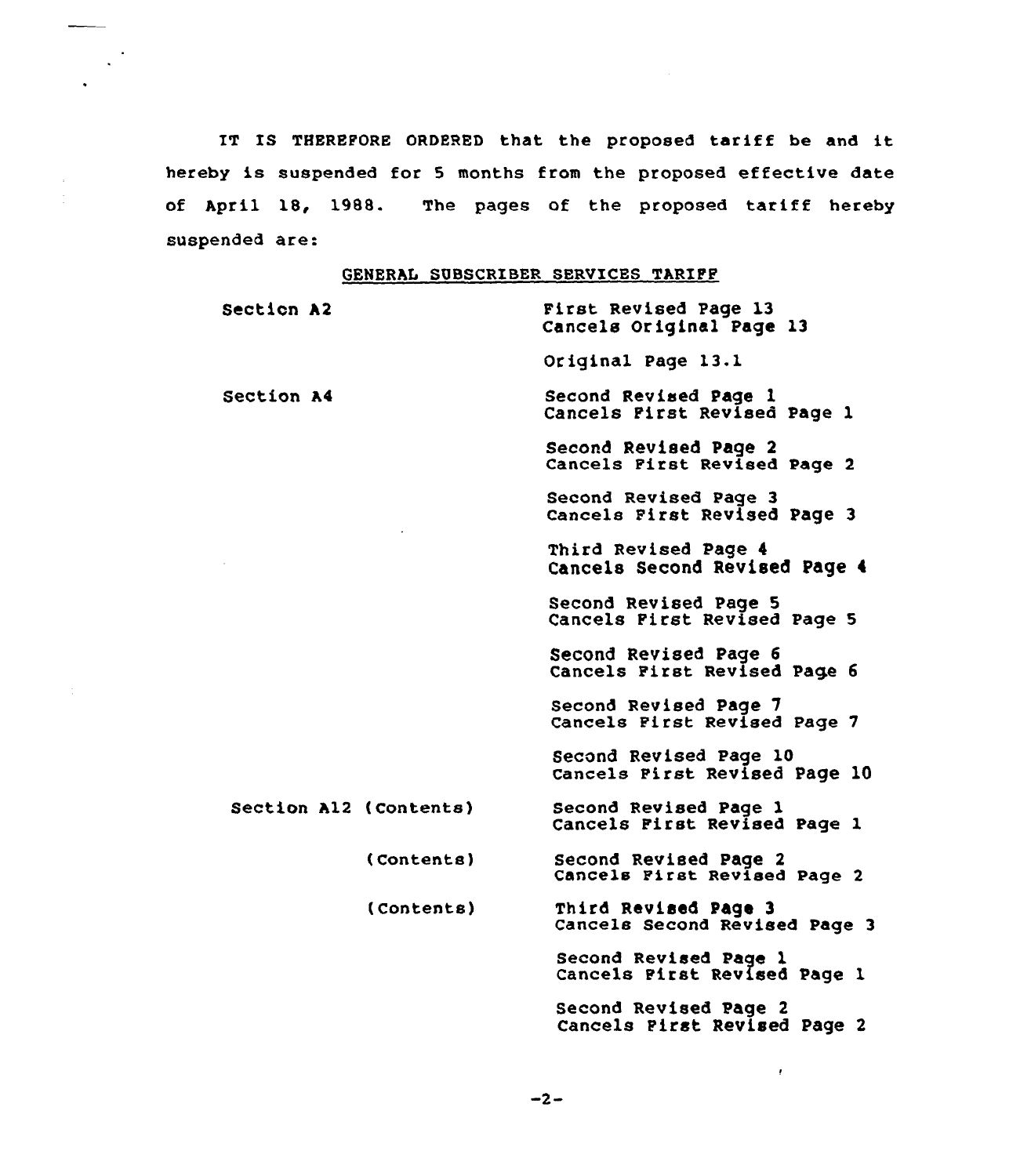Section P12 (Contents) (Contents) Original Page 2.1 Second Revised Page 3 Cancels First Revised Page 3 Second Revised Page 4 Cancels First Revised Page <sup>4</sup> First Revised Page 4.1 Cancels Original Page 4.l Second Revised Page 5 Cancels First Revised Page 5 Second Revised Page 6 Cancels First Revised Page <sup>6</sup> Second Revised Page 7 Cancels First Revised Page <sup>7</sup> Second Revised Page 85 Cancels First Revised Page 85 Second Revised Page 95 Cancels First Revised Page 95 Second Revised Page 96 Cancels First Revised Page 96 Second Revised Page 101.1 Cancels First Revised Page 101.1 Second Revised Page 102 Cancels First Revised Page 102 Second Revised Page 103 Cancels First Revised Page 103 Second Revised Page 104 Cancels First Revised Page 104 Second Revised Page 105 Cancels First Revised Page 105 Second Revised Page 106 Cancels First Revised Page 106 Second Revised Page 107 Cancels First Revised page 107 Original page 1 Original Page 2

 $-3-$ 

 $\omega$  and  $\omega$  and  $\omega$ 

 $\sim$  10 km s  $^{-1}$  10  $^{-1}$ 

 $\sim$